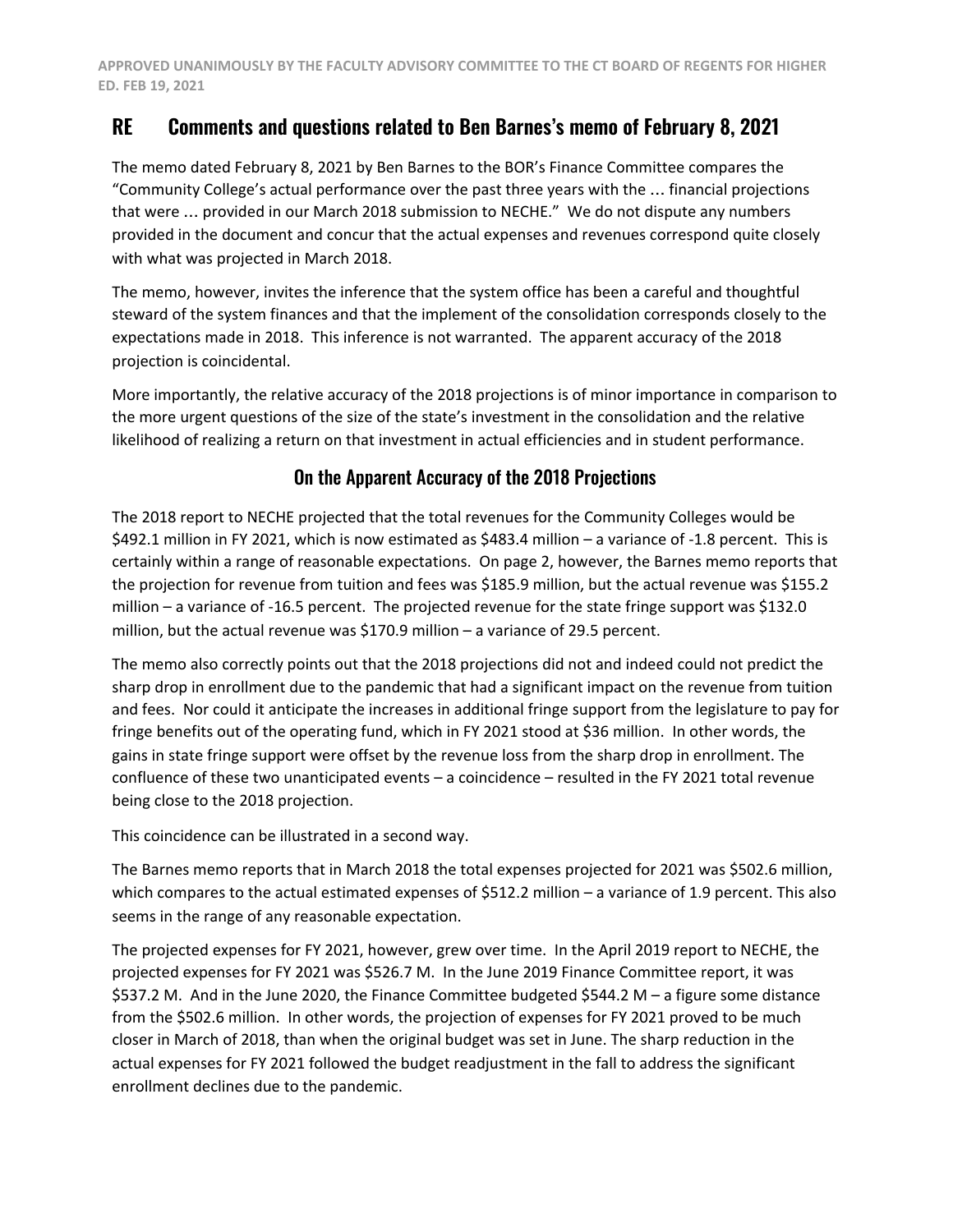The apparent alignment between the projections in 2018 and the revenue and expenses in 2018 is coincidental.

There is also a rhetorical sleight-of-hand remark in the Barnes memo that warrants attention.

The footnote of page 1 reads:

"There was an earlier projection provided to the Board in December 2017 which assumed that the merger would be complete in 2019, but early discussion with NECHE led CSCU to extend the implementation to 2023. As such, these are the first detailed projections prepared in relation to the merger.

The footnote provides a rationale to ignore "the initial quantification of Students First" in December 2017 (which missed the June 2020 budgeted expenditures for FY 2021 by nearly \$100 million). The March 2018 projections, however, are taken from the original Substantive Change Application to NEASC (now NECHE). The 2018 application anticipated that the merger would be complete for the Fall 2020 semester. It anticipated that students graduating after July 1, 2020 would have degrees from the one college. The decision to extend the implementation to 2023 did not occur until after NEASC denied that application. The March 2018 projections were not made with an understanding that the completion date would be 2023. Thus, based on prudent planning, it would not be possible for the March 2018 projections to be accurate for FY 2021 because in March 2018 the expectation was that the consolidation would already be completed.

## On the Cost of Consolidation

The coincidental accuracy of the March 2018 projections, however, is of only minor importance. Of much greater significance for the legislature, for the Board of Regents, for Connecticut taxpayers, for students, and for all stakeholders in the Community Colleges is the total cost of the transition, the relative likelihood that real savings from that investment will be realized, whether or not the consolidated structure will eventually realize actual savings, and, most importantly, whether the state's investment in the consolidation will result in improved student outcomes.

The CSCU system office and the Board of Regents has not yet produced such an accounting.

In "The Initial Quantification of Students First" in December 2017, zero dollars were allocated for the transition. In the Substantive Change Application to NECHE in March 2018, the total implementation cost for the consolidation was \$2 million. The June 2019 Finance Committee Report included implementation costs for the Student Success Center, Achieving the Dream, the Academic Consolidation, and Web Design that totaled over \$11 million from FY 2018-2024. In addition, it also budgeted for new positions that were more than offset by "eliminated positions."

Not included in the list of expenses is the cost of the rehabbing of office space in New Britain for the one college; the changes in signage, stationary, and the multitude of new forms, brochures and documents; the cost of searches for the new senior positions; the ongoing transportation costs between the New Britain office and the campuses; the costs to create a single catalog, to recode all IT software, especially Banner, into a single instance, to unify student records, to institute common registration processes; and the costs of overtime to maintain necessary functionality when the new systems fail as happened with the BlackBoard interfaces at the start of this semester. Bureaucratic chaos is expensive.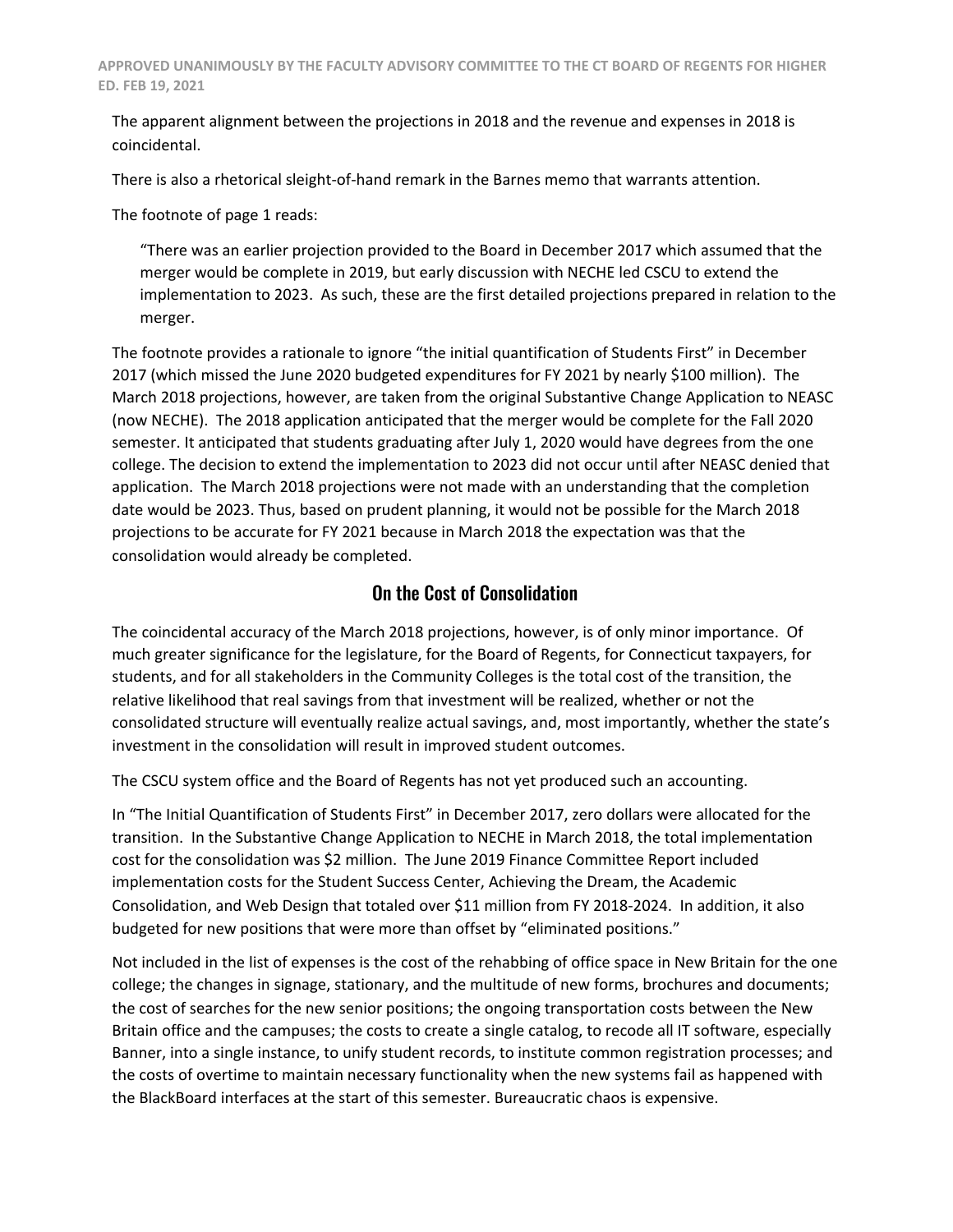The Barnes memo documents that full-time employees at the Community Colleges have been reduced by 153 non-faculty positions, a reduction of 7 percent. While this reduction reduced expenses by nearly \$14 million, it is likely that some portion of this reduction would have been necessary adjustments to the decline in enrollments. Total student FTE enrollment dropped from 27,532 in FY 2017 to 22,681 by October 2021, a reduction of 17.6 percent.

In addition, since 2017 the rate of growth in the Community College budget from 2017 to the revised budget of FY2021 has been greater at the Community Colleges than at the State Universities, 13.1 and 10.5 percent respectively. For comparison, the student FTE enrollment at the CSUs dropped from 26,308 to 23,692 over the same period, a reduction of 9.9 percent.

The Barnes memo also implies that there are no costs when someone is hired from within one of the community colleges to work at the system office or the new office for the one college. Although hiring within does save the cost of the recruitment and search for a new employee, it is not appreciably different from someone leaving a position and hiring someone from outside. The table on page 4 on Administrative Attrition would look different if it included the 46 employees hired into the system office from within.

In addition, hiring people from within has not been cost neutral, as it often has included a significant increase in pay. The table on the next page includes a partial list of employees hired from within to support the system office or the one college. The salaries were collected from the open payroll site on the State Comptrollers website.

The difference in the total salaries is \$990,107. If the fringe benefits are included the total expense for this partial list is roughly \$1.7 million. The cumulative cost of paying these salaries and fringe benefits through the transition is significant.

Finally, to the cost of the transition is the ever-increasing functional costs as people leave the colleges and are not replaced.